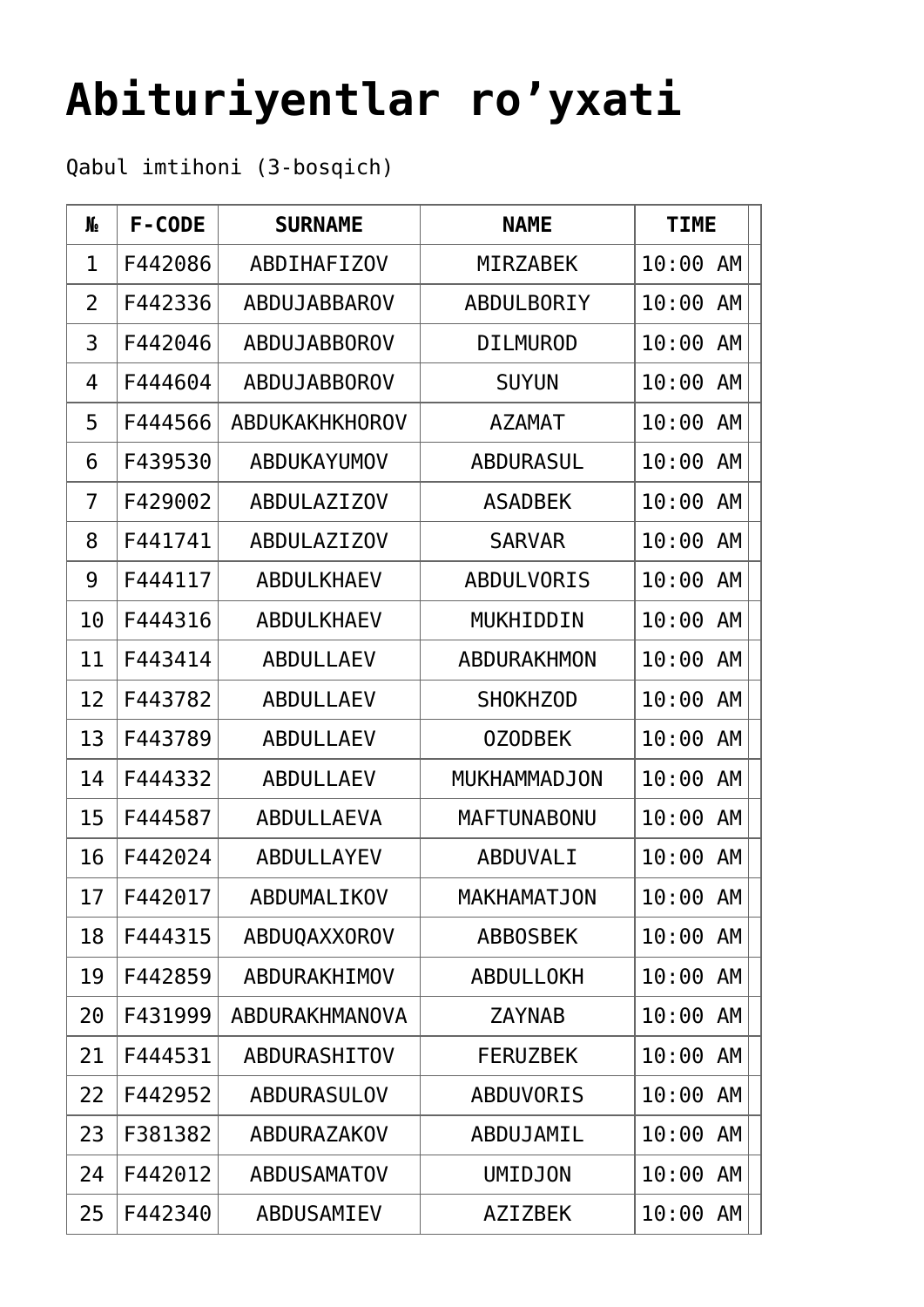| N <sub>o</sub> | F-CODE  | <b>SURNAME</b>      | <b>NAME</b>            | <b>TIME</b> |
|----------------|---------|---------------------|------------------------|-------------|
| 26             | F443626 | ABDUSHUKUROVA       | ODINABONU              | 10:00<br>AM |
| 27             | F441796 | <b>ABDUVAITOV</b>   | ABDULKAYUM             | 10:00 AM    |
| 28             | F441361 | <b>ABDUVAKHOBOV</b> | MUKHAMMADAMIN          | 10:00<br>AM |
| 29             | F444526 | ABDUVALIEV          | <b>AZAMAT</b>          | 10:00<br>AM |
| 30             | F441899 | <b>AHMADOV</b>      | AKHMADKHON             | 10:00<br>AM |
| 31             | F442329 | <b>AKHAMDJONOV</b>  | SAIDAZIM               | 10:00<br>AM |
| 32             | F442846 | <b>AKHMADJONOV</b>  | <b>DILMUROD</b>        | 10:00<br>AM |
| 33             | F442020 | <b>AKHMEDOV</b>     | <b>PULAT</b>           | 10:00<br>AM |
| 34             | F442832 | <b>AKMALOV</b>      | <b>DILMUROD</b>        | 10:00<br>AM |
| 35             | F441779 | <b>AKROMOV</b>      | NURMUHAMMAD            | 10:00<br>AM |
| 36             | F441916 | <b>AKROMOV</b>      | <b>ISLOMJON</b>        | 10:00<br>AM |
| 37             | F442050 | <b>ALIJONOVA</b>    | <b>RISOLATKHON</b>     | 10:00<br>AM |
| 38             | F444530 | ALLABERGANOV        | <b>RAJABBOY</b>        | 10:00<br>AM |
| 39             | F444569 | AMIRKULOV           | <b>ZUFAR</b>           | 10:00<br>AM |
| 40             | F430894 | <b>ANVAROV</b>      | <b>SHOHRUH</b>         | 10:00<br>AM |
| 41             | F444725 | <b>ANVAROV</b>      | <b>JAKHONGIR</b>       | AM<br>10:00 |
| 42             | F443023 | <b>ARABBAEVA</b>    | <b>GULNOZA</b>         | 10:00 AM    |
| 43             | F444329 | <b>ARSLAN</b>       | <b>SACIT</b>           | 10:00 AM    |
| 44             | F444619 | <b>ASADOV</b>       | <b>SALEKH</b>          | 10:00 AM    |
| 45             | F444306 | <b>ASADOVA</b>      | ZARINABONU             | 10:00<br>AM |
| 46             | F442572 | AVANGARDOV          | <b>AKHROR</b>          | 10:00<br>AM |
| 47             | F441760 | <b>AXROROV</b>      | MUHAMMADRIZ0           | 10:00 AM    |
| 48             | F442048 | <b>AYUBOV</b>       | MIRAFZAL               | 10:00 AM    |
| 49             | F442062 | <b>AZAMOV</b>       | <b>SHAKHZOD</b>        | 10:00<br>AM |
| 50             | F441428 | <b>AZATXANOV</b>    | <b>ASADBEK</b>         | 10:00<br>AM |
| 51             | F442301 | <b>AZIMOV</b>       | MIRAZIM                | 10:00 AM    |
| 52             | F443631 | <b>AZIMOV</b>       | <b>MUKHAMMADBBOBUR</b> | 10:00 AM    |
| 53             | F444542 | <b>AZIMOV</b>       | <b>BEKHZOD</b>         | 10:00<br>AM |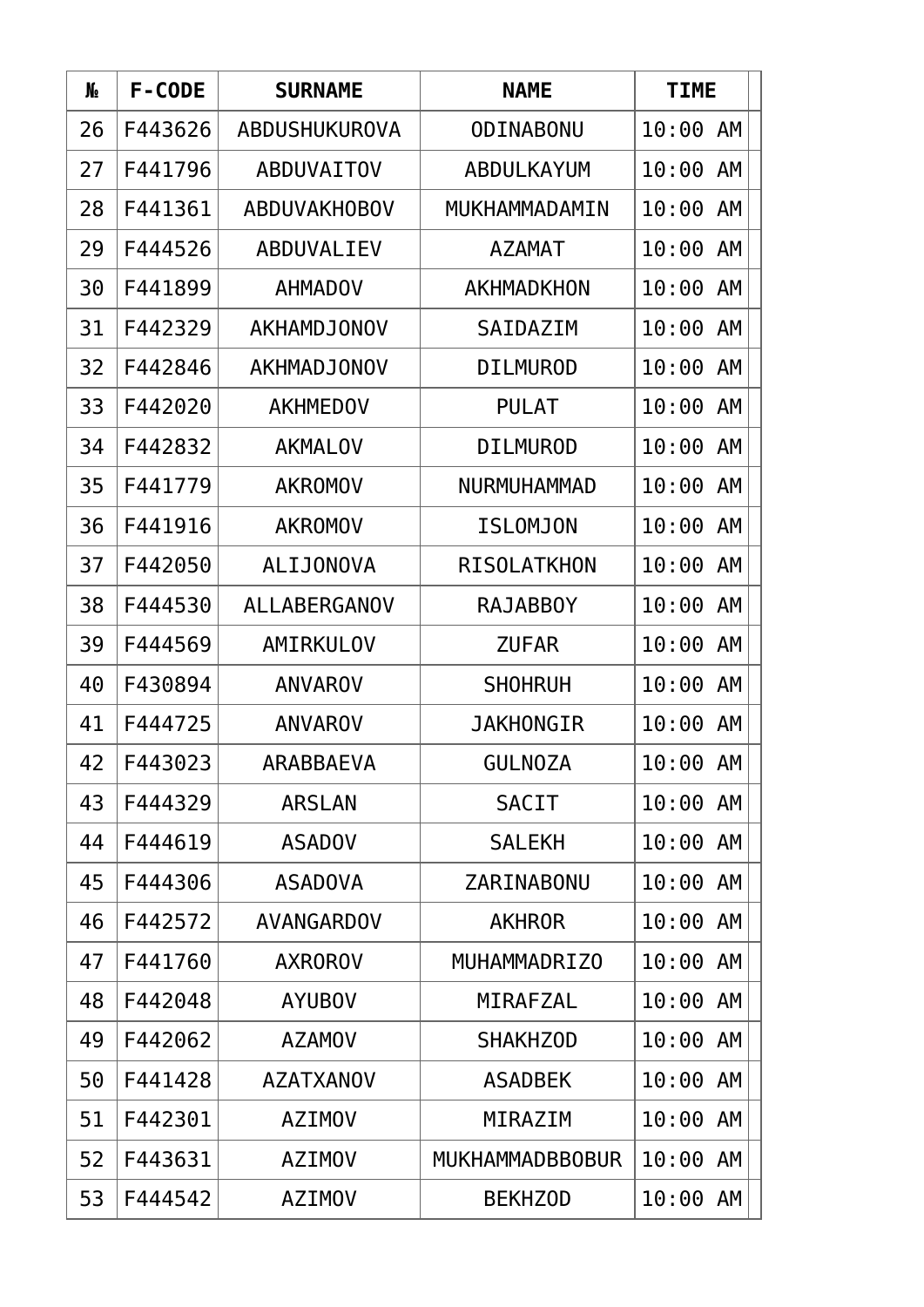| N <sub>o</sub> | F-CODE  | <b>SURNAME</b>         | <b>NAME</b>         | <b>TIME</b>        |
|----------------|---------|------------------------|---------------------|--------------------|
| 54             | F444851 | <b>AZIMOVA</b>         | MADINABONU          | 10:00<br>AM        |
| 55             | F444579 | <b>BAKHODIROVA</b>     | <b>ZILOLA</b>       | 10:00<br>AM        |
| 56             | F442180 | <b>BAXTIYOROV</b>      | <b>SIROJ</b>        | 10:00 AM           |
| 57             | F443759 | <b>BAXTIYOROV</b>      | <b>BAHODIR</b>      | 10:00<br>AM        |
| 58             | F444368 | <b>BEKMUROTOVA</b>     | <b>DILNOZA</b>      | 10:00<br>AM        |
| 59             | F443665 | <b>BOKHODIRKHUJAEV</b> | <b>USMONKHUJA</b>   | 10:00<br>AM        |
| 60             | F383926 | <b>BOLTAEV</b>         | <b>DJAKHONGIR</b>   | 10:00<br>AM        |
| 61             | F442345 | BOTIRXO'JAEV           | <b>YUSUFXON</b>     | 10:00<br><b>AM</b> |
| 62             | F443615 | <b>BOXODIRJONOV</b>    | HUMOYUNMIRZ0        | 10:00<br>AM        |
| 63             | F444594 | <b>BOYMATOV</b>        | <b>BEKHZOD</b>      | 10:00<br>AM        |
| 64             | F436003 | <b>BULISOV</b>         | <b>SHOHRUH</b>      | 10:00<br>AM        |
| 65             | F444532 | <b>BURIBOEV</b>        | <b>DIYORBEK</b>     | 10:00<br>AM        |
| 66             | F443471 | <b>CHORIEV</b>         | <b>JAKHONGIR</b>    | 10:00<br>AM        |
| 67             | F438161 | <b>DALABOEVA</b>       | NURANGIZ            | 10:00<br>AM        |
| 68             | F442174 | <b>DAVIDOV</b>         | <b>DAMIR</b>        | 10:00<br>AM        |
| 69             | F444318 | EGAMNAZAROV            | <b>DILSHODBEK</b>   | 10:00<br>AM        |
| 70             | F441808 | <b>ERKABAEV</b>        | <b>JAMSHID</b>      | 10:00 AM           |
| 71             | F444328 | <b>ERKINOV</b>         | <b>DILMUROD</b>     | 10:00<br>AM        |
| 72             | F443008 | <b>ESHBOYEV</b>        | <b>TEMUR</b>        | 10:00<br>AM        |
| 73             | F443342 | <b>ESHBOYEV</b>        | <b>DAVRONBEK</b>    | 10:00<br>AM        |
| 74             | F442566 | <b>ESHMUMINOV</b>      | <b>NURSULTONBEK</b> | 10:00<br>AM        |
| 75             | F441788 | <b>ESHMUMINOVA</b>     | <b>ASILA</b>        | 10:00<br>AM        |
| 76             | F442825 | <b>FATKHULLAEV</b>     | <b>DILSHOD</b>      | 10:00 AM           |
| 77             | F444565 | <b>FOZILOV</b>         | <b>ABBOSBEK</b>     | 10:00<br>AM        |
| 78             | F442059 | <b>GANIEV</b>          | <b>AZAMJON</b>      | 10:00<br>AM        |
| 79             | F442346 | <b>GANIEV</b>          | <b>JASURBEK</b>     | 10:00<br>AM        |
| 80             | F435165 | <b>GANJAEV</b>         | <b>ISKANDARBEK</b>  | 10:00<br>AM        |
| 81             | F444600 | G'AYRATOV              | <b>JAVOHIR</b>      | 10:00<br>AM        |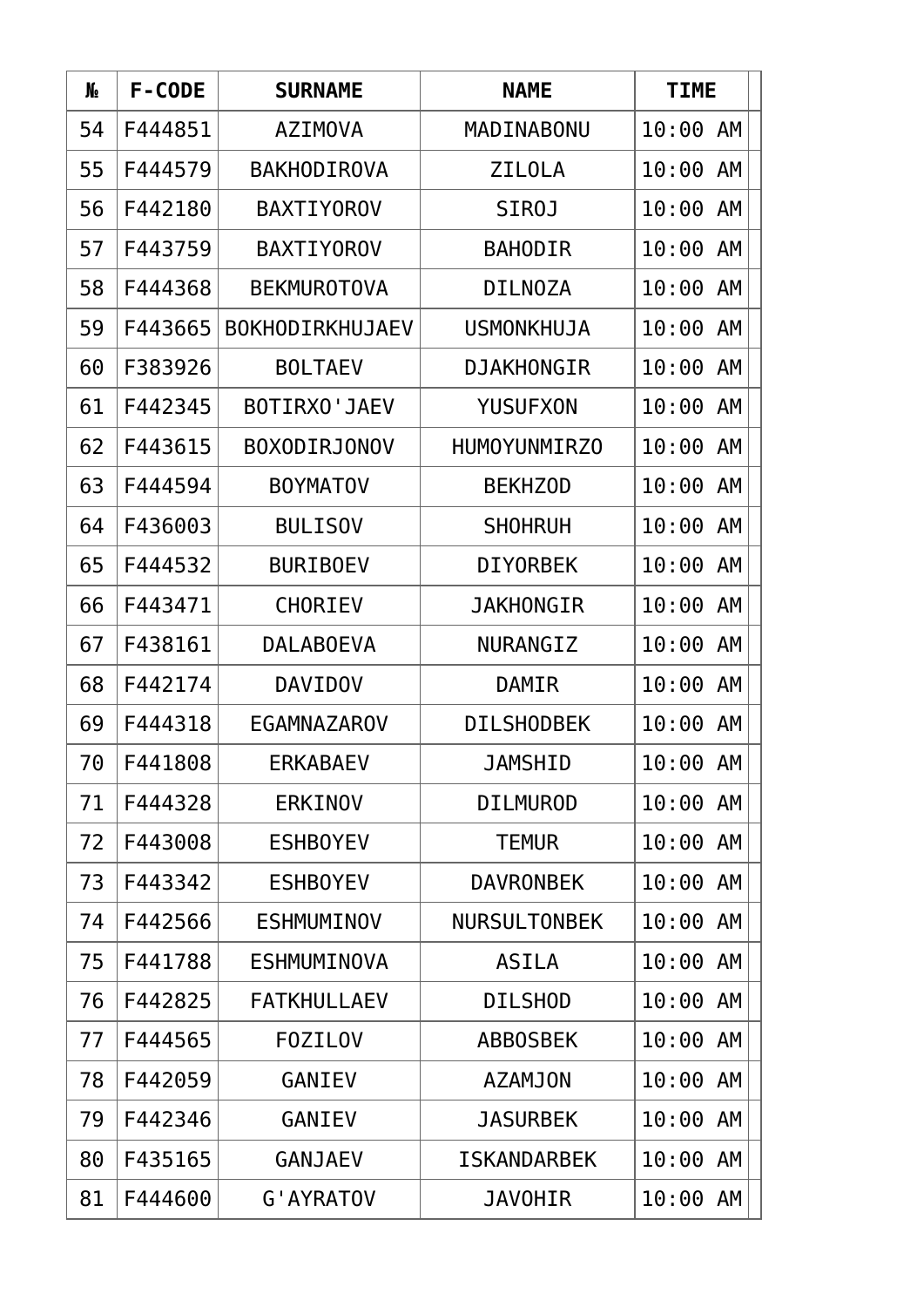| N <sub>o</sub> | F-CODE  | <b>SURNAME</b>    | <b>NAME</b>         | <b>TIME</b> |
|----------------|---------|-------------------|---------------------|-------------|
| 82             | F442853 | <b>GOFUROV</b>    | ABDULAZIZ           | 10:00<br>AM |
| 83             | F441747 | <b>G'OFUROV</b>   | <b>VOKHID</b>       | 10:00<br>AM |
| 84             | F441744 | <b>GOFUROVA</b>   | <b>DILAFRUZKHON</b> | 10:00 AM    |
| 85             | F444380 | <b>GULOMOV</b>    | <b>DIYORJON</b>     | 10:00<br>AM |
| 86             | F443355 | <b>GULOMOVA</b>   | <b>RANO</b>         | 10:00<br>AM |
| 87             | F443158 | <b>HALILOVA</b>   | <b>LOLA</b>         | 10:00<br>AM |
| 88             | F444560 | <b>HAYDAROV</b>   | <b>BEKZOD</b>       | 10:00<br>AM |
| 89             | F443761 | HOMIDJANOVA       | <b>MOHINUR</b>      | 10:00<br>AM |
| 90             | F442019 | HUSNIDDINOV       | AZIZ                | 10:00<br>AM |
| 91             | F444036 | <b>IBOTOV</b>     | <b>ABDULBOSID</b>   | 10:00<br>AM |
| 92             | F441895 | <b>IBROKHIMOV</b> | <b>AZIZJON</b>      | 10:00<br>AM |
| 93             | F443348 | <b>IBROKHIMOV</b> | <b>ABOBAKR</b>      | 10:00<br>AM |
| 94             | F444539 | <b>IBROKHIMOV</b> | <b>AZIZBEK</b>      | 10:00<br>AM |
| 95             | F442793 | <b>IKRAMOV</b>    | <b>JAKHONGIR</b>    | 10:00<br>AM |
| 96             | F443020 | <b>IKROMOV</b>    | <b>SHAHBOZ</b>      | 10:00<br>AM |
| 97             | F444816 | <b>IKROMOV</b>    | <b>HUSAN</b>        | 10:00<br>AM |
| 98             | F443021 | <b>IKROMOVA</b>   | <b>SARVINOZ</b>     | 10:00 AM    |
| 99             | F443398 | <b>ILHOMOVA</b>   | <b>DILDORA</b>      | 10:00<br>AM |
| 100            | F443410 | <b>ILKHAMOV</b>   | SUNNATILLA          | 10:00 AM    |
| 101            | F442335 | IMOMALIEV         | <b>SAMANDAR</b>     | 10:00<br>AM |
| 102            | F442840 | <b>ISMOILOV</b>   | <b>JASURBEK</b>     | 10:00<br>AM |
| 103            | F444384 | <b>ISMOILOV</b>   | <b>AZAMAT</b>       | 10:00<br>AM |
| 104            | F444366 | <b>JURAEVA</b>    | AZIZAKHON           | 10:00 AM    |
| 105            | F443637 | <b>KAKHAROVA</b>  | MUSHTARIYBONU       | 10:00<br>AM |
| 106            | F444514 | <b>KAMOLXONOV</b> | ABDURAZZ0QX0N       | 10:00<br>AM |
| 107            | F442798 | <b>KARIMOV</b>    | <b>SHAKHZOD</b>     | 10:00<br>AM |
| 108            | F444302 | <b>KARIMOV</b>    | <b>KARIMBOY</b>     | 10:00 AM    |
| 109            | F444353 | KARIMOV           | ABDULLA             | 10:00<br>AM |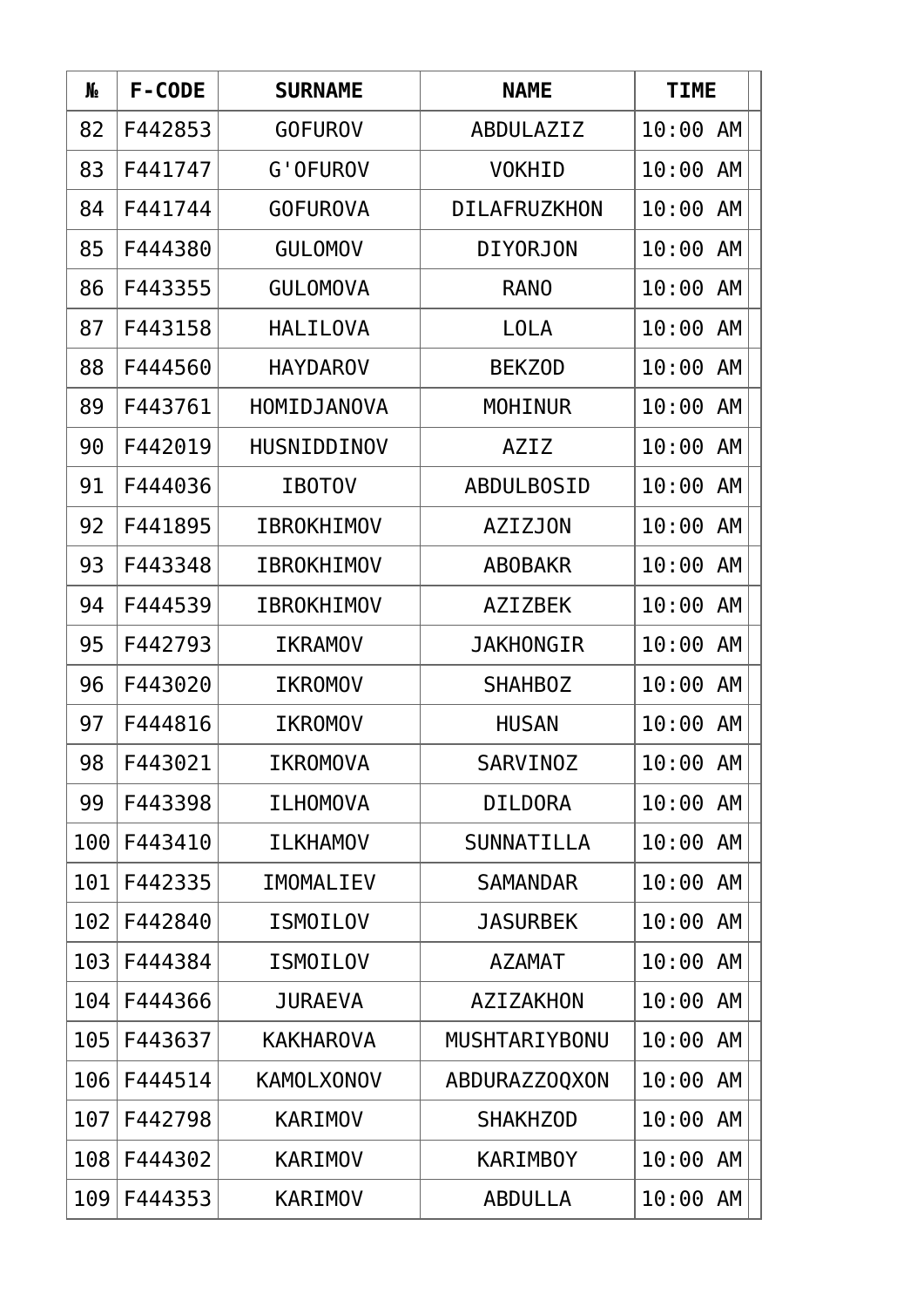| N∘  | F-CODE  | <b>SURNAME</b>        | <b>NAME</b>          | <b>TIME</b> |
|-----|---------|-----------------------|----------------------|-------------|
| 110 | F444584 | <b>KARIMOVA</b>       | <b>SHOHRUZA</b>      | 10:00<br>AM |
| 111 | F441743 | <b>KENGASHEV</b>      | <b>DIYORBEK</b>      | 10:00<br>AM |
| 112 | F444837 | <b>KHAKIMOV</b>       | <b>DIYORJON</b>      | 10:00 AM    |
| 113 | F443636 | <b>KHALILOVA</b>      | <b>MARJONA</b>       | 10:00<br>AM |
| 114 | F444398 | KHAMIDOVA             | <b>MAFTUNA</b>       | 10:00<br>AM |
| 115 | F444525 | <b>KHASANOV</b>       | ABDULAZIZ            | 10:00<br>AM |
| 116 | F436765 | <b>KHASANOVA</b>      | <b>SHAKHZODAKHON</b> | 10:00<br>AM |
| 117 | F440879 | <b>KHIKMATULLAEV</b>  | ISMOILKHUJA          | 10:00<br>AM |
| 118 | F443155 | KHOJIAKBAROV          | ABDULLAKHUJA         | AM<br>10:00 |
| 119 | F444588 | <b>KHOLMURODOV</b>    | <b>OYBEK</b>         | 10:00<br>AM |
| 120 | F443364 | KHUDAYBERGENOVA       | <b>DILAFRUZ</b>      | AM<br>10:00 |
| 121 | F441786 | <b>KHUDOYBERGANOV</b> | <b>KHUSANJON</b>     | 10:00<br>AM |
| 122 | F444118 | <b>KHURRAMOV</b>      | <b>AKMAL</b>         | 10:00<br>AM |
| 123 | F441891 | <b>KOBILJONOV</b>     | <b>ABRORJON</b>      | 10:00<br>AM |
| 124 | F442327 | <b>KOBULOV</b>        | <b>KARIMJON</b>      | 10:00<br>AM |
| 125 | F443791 | <b>KOMILJONOV</b>     | <b>OLIMJON</b>       | 10:00<br>AM |
| 126 | F444312 | KOMILJONOV            | ABDURAKHMON          | 10:00 AM    |
| 127 | F444608 | KOMILOV               | MIRAFZAL             | 10:00<br>AM |
| 128 | F444516 | <b>KORABOEV</b>       | <b>JAMSHID</b>       | 10:00<br>AM |
| 129 | F444160 | <b>KORIEV</b>         | <b>AYYUBKHON</b>     | 10:00<br>AM |
| 130 | F443654 | <b>KOSIMOV</b>        | <b>ILYOSKHON</b>     | 10:00<br>AM |
| 131 | F442805 | <b>KUCHKOROV</b>      | <b>KHASAN</b>        | 10:00<br>AM |
| 132 | F443618 | <b>KUDRATOV</b>       | <b>ULUGBEK</b>       | 10:00 AM    |
| 133 | F444521 | <b>KURBONOV</b>       | <b>ASADBEK</b>       | 10:00<br>AM |
| 134 | F441885 | <b>LATIFOVA</b>       | <b>MANZURA</b>       | 10:00<br>AM |
| 135 | F436121 | LAZIZA                | ABDIRASHITOVA        | 10:00<br>AM |
| 136 | F442025 | <b>MAGZUMOVA</b>      | <b>SEVINCHKHON</b>   | 10:00 AM    |
| 137 | F434013 | MAKHAMADJONOV         | Z0KIR                | 10:00<br>AM |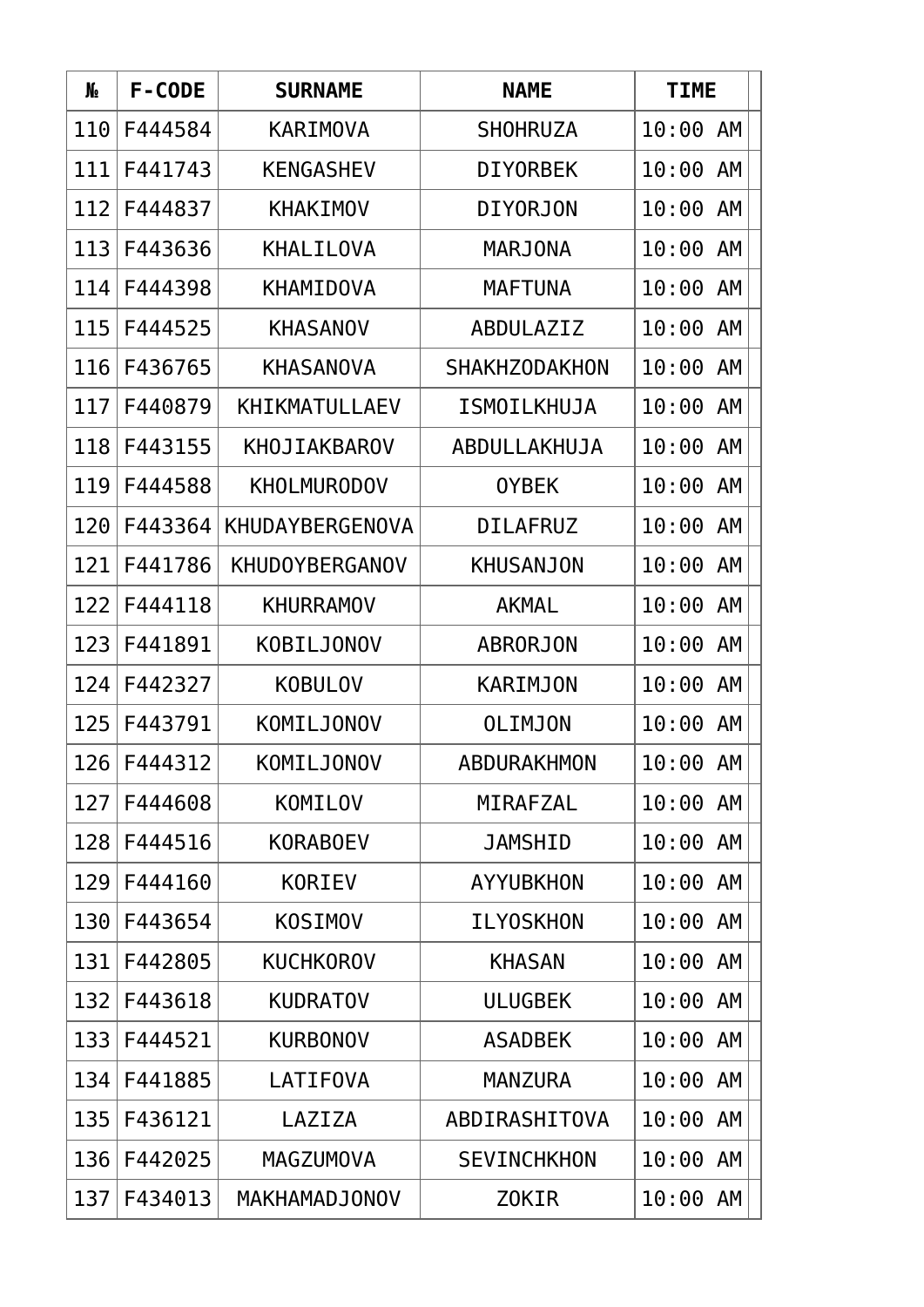| N <sub>o</sub> | F-CODE  | <b>SURNAME</b>      | <b>NAME</b>                | <b>TIME</b>        |
|----------------|---------|---------------------|----------------------------|--------------------|
| 138            | F442307 | MAKHMUDJANOV        | MUKHAMMADJON               | 10:00<br>AM        |
| 139            | F442583 | <b>MAKHMUDJON</b>   | <b>KHABIBULLA</b>          | 10:00<br>AM        |
| 140            | F443788 | <b>MAKHMUDOV</b>    | <b>BEKHRUZ</b>             | 10:00<br>AM        |
| 141            | F444371 | <b>MAKSUDOVA</b>    | <b>DURDONA</b>             | 10:00<br>AM        |
| 142            | F444274 | MALIKOV             | <b>MUBOSHER</b>            | 10:00<br>AM        |
| 143            | F444323 | <b>MAMARASULOVA</b> | <b>MUKHLISA</b>            | 10:00<br>AM        |
| 144            | F442353 | <b>MANSUROV</b>     | ABDULAZIZ                  | 10:00<br>AM        |
| 145            | F443417 | MARILOVA            | <b>SHAKHZODA</b>           | 10:00<br>AM        |
| 146            | F442067 | <b>MASHRUKHONOV</b> | TOKHIR<br><b>MUKHAMMAD</b> | 10:00<br>AM        |
| 147            | F444813 | MIRAKBAROVA         | FOTIMA                     | 10:00<br>AM        |
| 148            | F442171 | <b>MIRGOFUROV</b>   | MIRALISHER                 | <b>AM</b><br>10:00 |
| 149            | F390775 | MIRJALOLOV          | <b>SUNNAT</b>              | 10:00<br><b>AM</b> |
| 150            | F443796 | MIRKODIROV          | <b>KAMRONBEK</b>           | 10:00<br>AM        |
| 151            |         |                     |                            |                    |
| 152            | F442042 | MIRODILOVA          | <b>DILSHODA</b>            | 11:30<br>AM        |
| 153            | F441897 | MIRPULATOVA         | <b>IRODA</b>               | 11:30<br>AM        |
| 154            | F443633 | MIRZAGANIEV         | <b>ULUGBEK</b>             | 11:30 AM           |
| 155            | F431795 | <b>MIRZAYEV</b>     | ABDULAZIZ                  | 11:30 AM           |
| 156            | F441782 | MIRZ0Y0R0V          | <b>SALMON</b>              | 11:30 AM           |
| 157            | F441740 | MUKHAMEDJANOV       | <b>AZIMJON</b>             | 11:30 AM           |
| 158            | F444406 | MUKHAMMADIEV        | <b>MAKHMUD</b>             | 11:30<br>AM        |
| 159            | F427742 | MUKHAMMADIYEVA      | <b>DURDONA</b>             | 11:30 AM           |
| 160            | F444561 | MUKHAMMADJONOV      | <b>IBROKHIMJON</b>         | 11:30 AM           |
| 161            | F432792 | MUKHITDINOV         | <b>DALER</b>               | 11:30 AM           |
| 162            | F442992 | <b>MUKHMUDOV</b>    | <b>SARDORBEK</b>           | 11:30<br>AM        |
| 163            | F442808 | <b>MUKHTAROV</b>    | <b>AZIZBEK</b>             | 11:30 AM           |
| 164            | F442567 | <b>MUKHTOROV</b>    | <b>MASRURJON</b>           | 11:30 AM           |
| 165            | F398785 | MUMINZODA           | MIRJAMOL                   | 11:30 AM           |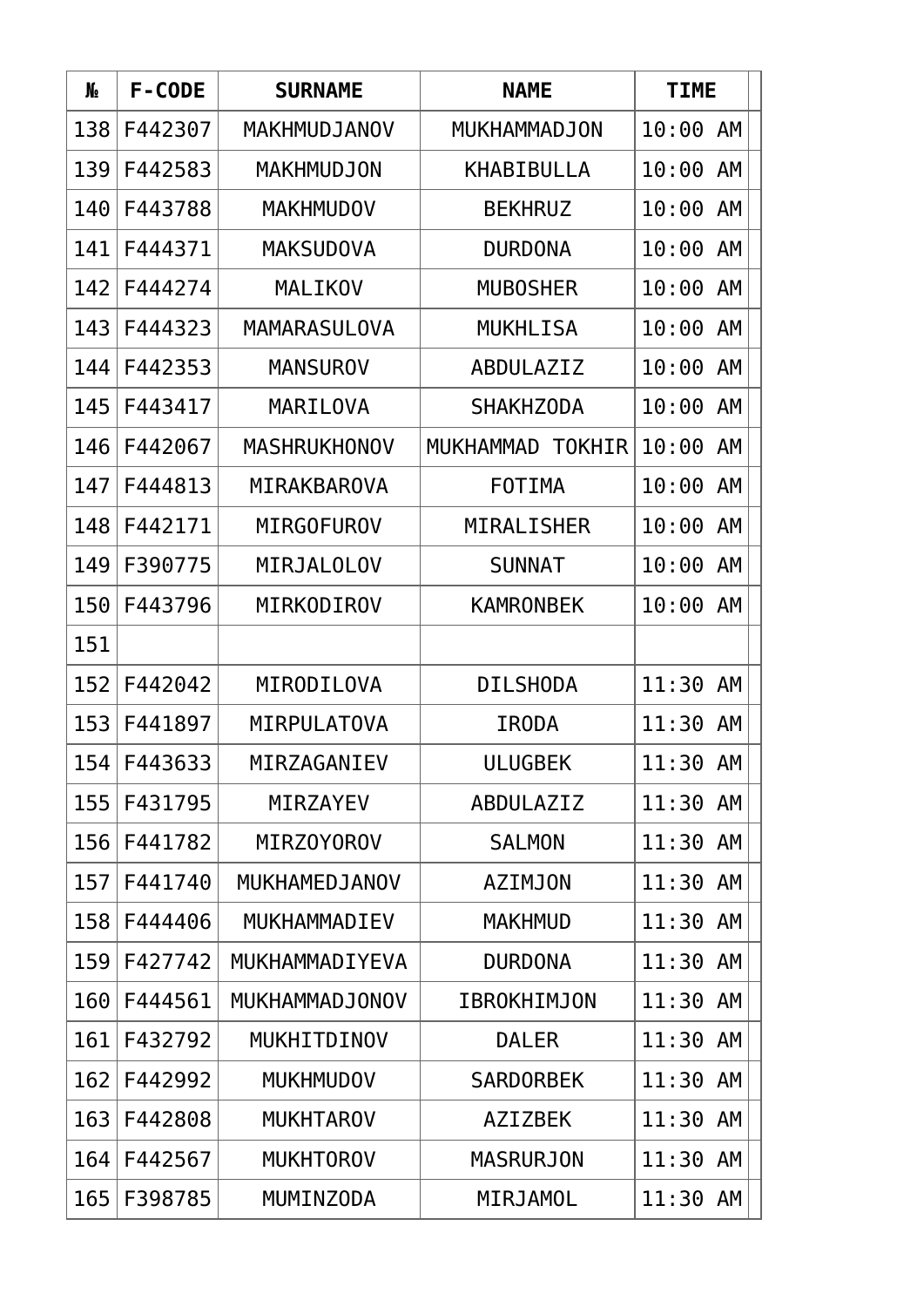| N <sub>o</sub> | F-CODE  | <b>SURNAME</b>     | <b>NAME</b>        | <b>TIME</b> |
|----------------|---------|--------------------|--------------------|-------------|
| 166            | F437102 | <b>MURODJON</b>    | <b>MURODJON</b>    | 11:30<br>AM |
| 167            | F441758 | <b>MURODOV</b>     | ABDULBOKIY         | 11:30<br>AM |
| 168            | F441811 | MUXITDINXOJAEV     | KAMOLIDDINXOJA     | AM<br>11:30 |
| 169            | F443353 | <b>NABIEVA</b>     | ZARNIGOR           | 11:30<br>AM |
| 170            | F441662 | <b>NABIYEVA</b>    | <b>NOZILA</b>      | 11:30<br>AM |
| 171            | F442434 | <b>NE'MATJONOV</b> | MUHAMMADILYAS      | 11:30<br>AM |
| 172            | F442791 | <b>NEMATOV</b>     | <b>JASURBEK</b>    | 11:30<br>AM |
| 173            | F443346 | <b>NIGMATOV</b>    | <b>ZIYODULLA</b>   | 11:30<br>AM |
| 174            | F444824 | <b>NOSIROV</b>     | <b>OTABEK</b>      | 11:30<br>AM |
| 175            | F442029 | <b>NUMANOV</b>     | <b>KHUDOYORBEK</b> | AM<br>11:30 |
| 176            | F442172 | NURALIEV           | <b>IBROKHIM</b>    | 11:30<br>AM |
| 177            | F441749 | NURIDDINOV         | <b>JAMOLIDDIN</b>  | 11:30<br>AM |
| 178            | F433228 | <b>NURILLAEV</b>   | <b>NODIRJON</b>    | 11:30<br>AM |
| 179            | F441797 | NURILLOEV          | <b>ANVARJON</b>    | 11:30<br>AM |
| 180            | F441751 | <b>OBIDOV</b>      | <b>LAZIZBEK</b>    | 11:30<br>AM |
| 181            | F443024 | <b>OCHILOV</b>     | <b>TURSUNPULAT</b> | 11:30<br>AM |
| 182            | F444568 | <b>ODILOV</b>      | <b>SHUXRAT</b>     | 11:30 AM    |
| 183            | F426675 | <b>OLIMJONOV</b>   | <b>ABDULBOSIT</b>  | 11:30<br>AM |
| 184            | F444321 | <b>OLIMOV</b>      | <b>SARDARJON</b>   | 11:30 AM    |
| 185            | F444326 | <b>OLIMOV</b>      | ABDURAKHIM         | 11:30<br>AM |
| 186            | F442973 | <b>OMONOV</b>      | <b>NURLANBEK</b>   | 11:30<br>AM |
| 187            | F443967 | <b>OMONOVA</b>     | <b>DURDONA</b>     | 11:30<br>AM |
| 188            | F444307 | <b>ORTIKOV</b>     | <b>ANVARJON</b>    | 11:30 AM    |
| 189            | F444325 | PARDAYEVA          | <b>FARZONA</b>     | 11:30<br>AM |
| 190            | F442656 | PIRNAZAROV         | <b>ISLOMBEK</b>    | 11:30<br>AM |
| 191            | F442014 | QAHRAMONOV         | <b>SHOHZOD</b>     | 11:30<br>AM |
| 192            | F429539 | QURBONOV           | SHAMSIDDIN         | 11:30<br>AM |
| 193            | F441884 | RAHIMOV            | <b>SHAKHZOD</b>    | 11:30<br>AM |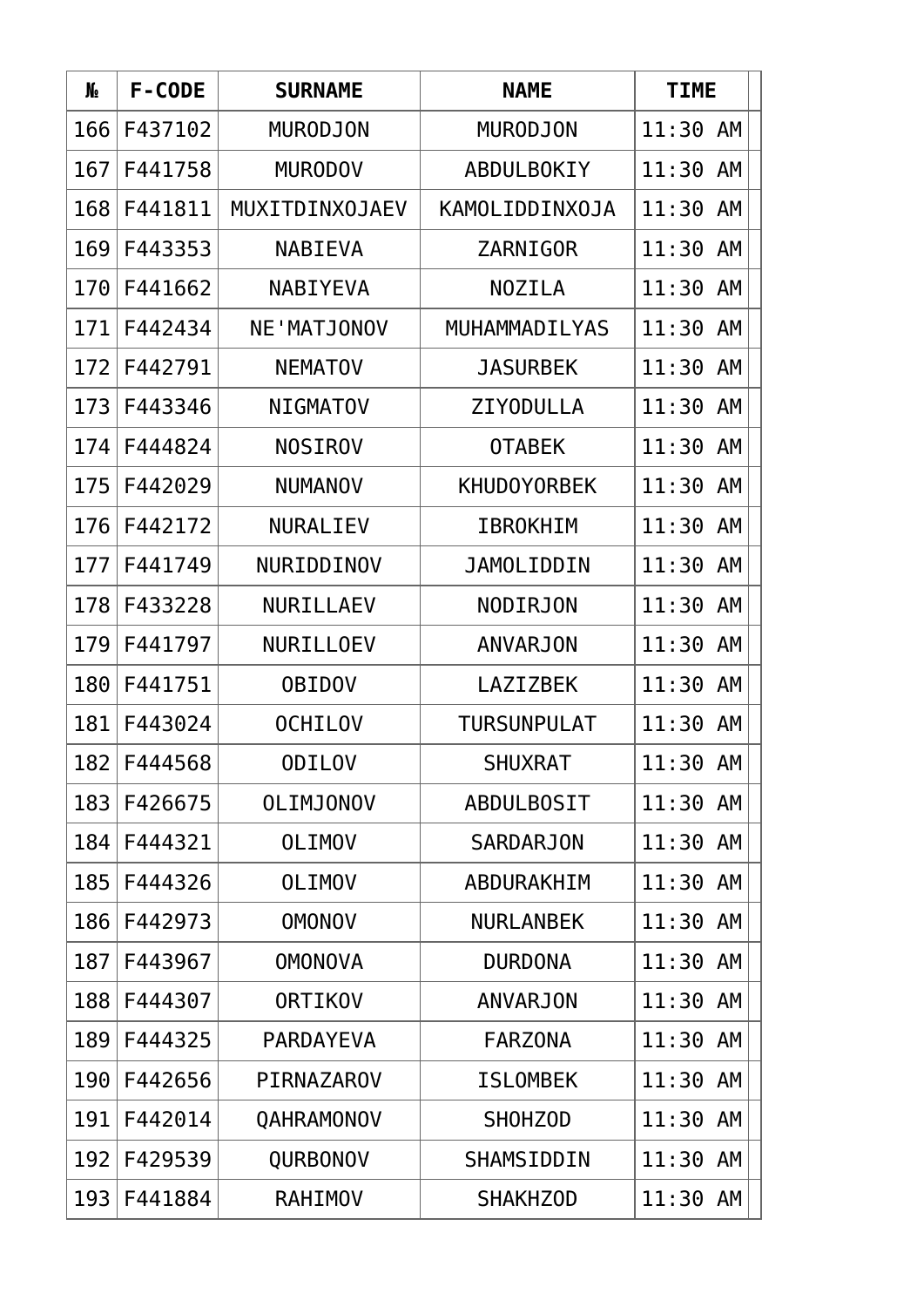| N <sub>o</sub> | F-CODE  | <b>SURNAME</b>    | <b>NAME</b>       | <b>TIME</b> |
|----------------|---------|-------------------|-------------------|-------------|
| 194            | F444319 | <b>RAJABOV</b>    | <b>ARSLON</b>     | 11:30 AM    |
| 195            | F442236 | RAKHIMBEKOV       | <b>RAVSHANBEK</b> | AM<br>11:30 |
| 196            | F429130 | RAKHIMJANOV       | <b>ABDULBOSIT</b> | 11:30 AM    |
| 197            | F442837 | <b>RAKHIMOV</b>   | AKHRORJON         | AM<br>11:30 |
| 198            | F443400 | <b>RAKHIMOV</b>   | <b>ABDUBOSIT</b>  | AM<br>11:30 |
| 199            | F392515 | <b>RAKHMONOV</b>  | <b>HOJIMUROD</b>  | AM<br>11:30 |
| 200            | F412714 | <b>RAKHMONOV</b>  | AKHMADJON         | 11:30<br>AM |
| 201            | F444626 | <b>RAMAZONOVA</b> | VAZIRABONU        | 11:30<br>AM |
| 202            | F444320 | <b>RASULOVA</b>   | <b>SEVINCH</b>    | AM<br>11:30 |
| 203            | F442573 | <b>RAVSHANOV</b>  | <b>ASADBEK</b>    | 11:30<br>AM |
| 204            | F444355 | <b>RAVSHANOV</b>  | <b>AVAZBEK</b>    | 11:30 AM    |
| 205            | F444330 | <b>RAVSHANOVA</b> | MADINA            | AM<br>11:30 |
| 206            | F389160 | <b>RAXIMOV</b>    | MUHAMMADAZIZ      | AM<br>11:30 |
| 207            | F443674 | <b>RAXIMOVA</b>   | <b>SHAXZODA</b>   | 11:30<br>AM |
| 208            | F433284 | <b>RAXMATOV</b>   | MIRAFZAL          | 11:30<br>AM |
| 209            | F442974 | RAZZ0K0V          | <b>SHAKHZOD</b>   | AM<br>11:30 |
| 210            | F442223 | RIKHSIEV          | <b>SHERZOD</b>    | 11:30 AM    |
| 211            | F443206 | ROZIQOV           | <b>SUXROB</b>     | 11:30 AM    |
| 212            | F444382 | <b>RUSTAMOV</b>   | <b>SAIDMUROD</b>  | 11:30 AM    |
| 213            | F444564 | <b>RUZIBOEVA</b>  | <b>MAFTUNA</b>    | 11:30<br>AM |
| 214            | F442331 | <b>RUZIEV</b>     | <b>AZIZBEK</b>    | 11:30<br>AM |
| 215            | F442299 | <b>SADULLAEVA</b> | <b>DILNOZA</b>    | 11:30 AM    |
| 216            | F442300 | <b>SADULLAEVA</b> | <b>GULCHEHRA</b>  | 11:30 AM    |
| 217            | F443363 | <b>SAFARBOYEV</b> | <b>RAVSHANBEK</b> | 11:30 AM    |
| 218            | F433760 | <b>SAFAROVA</b>   | <b>MUNISA</b>     | AM<br>11:30 |
| 219            | F438696 | <b>SAGDIYEV</b>   | <b>MIRAHMAD</b>   | 11:30<br>AM |
| 220            | F444602 | <b>SAGDULLAEV</b> | <b>AZAMJON</b>    | 11:30 AM    |
| 221            | F444533 | <b>SAKHIEV</b>    | <b>ILKHOM</b>     | 11:30 AM    |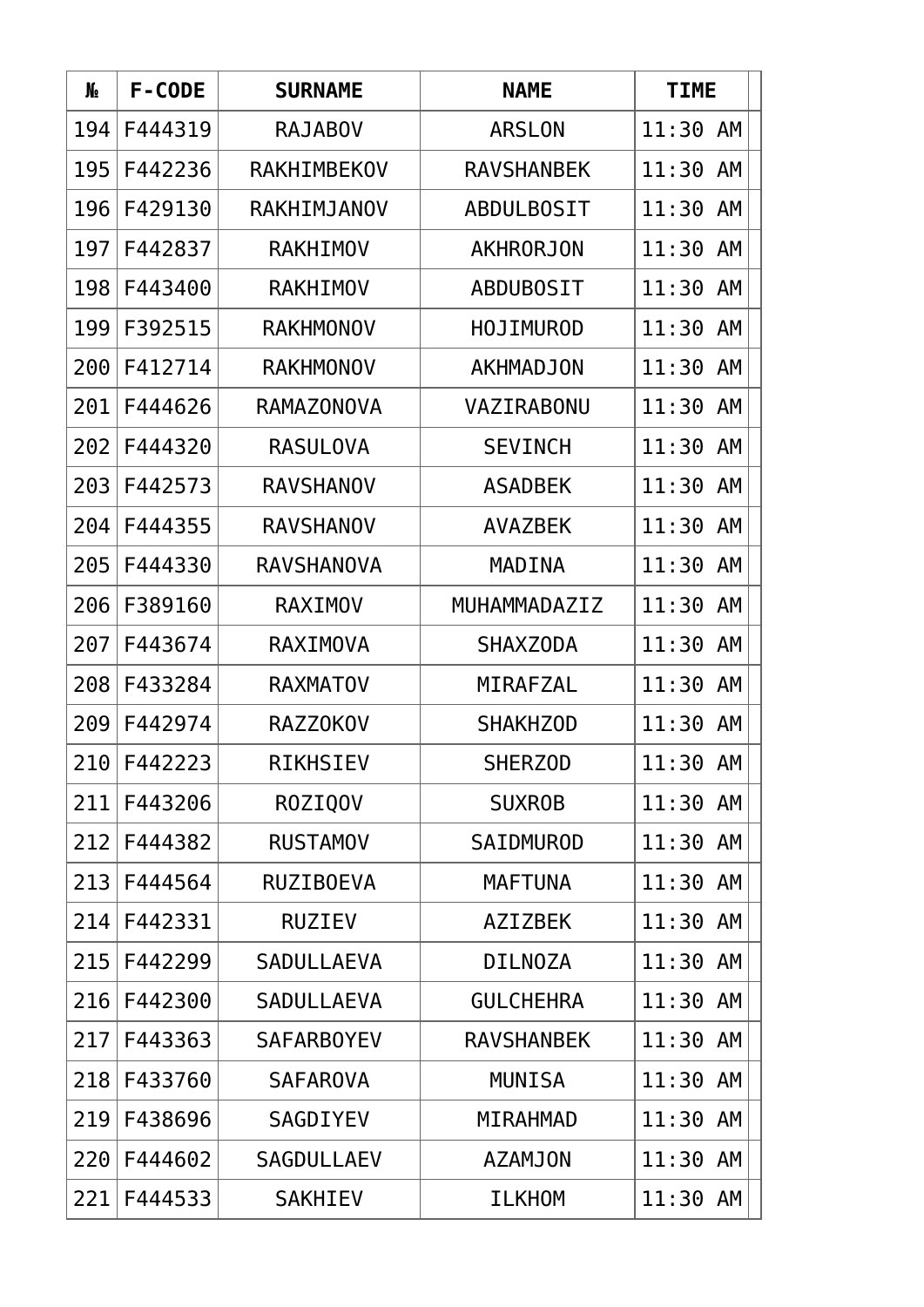| N∘  | F-CODE  | <b>SURNAME</b>      | <b>NAME</b>       | <b>TIME</b> |
|-----|---------|---------------------|-------------------|-------------|
| 222 | F444357 | <b>SALIMOV</b>      | <b>ASADBEK</b>    | 11:30<br>AM |
| 223 | F441754 | SALOKHIDDINOV       | <b>KAMOLIDDIN</b> | 11:30<br>AM |
| 224 | F444575 | <b>SAYDAKHMADOV</b> | <b>SAMANDAR</b>   | AM<br>11:30 |
| 225 | F443198 | <b>SAYDULLAEV</b>   | <b>OYBEK</b>      | 11:30<br>AM |
| 226 | F441750 | <b>SAYFULLAEVA</b>  | MOKHIDIL          | 11:30<br>AM |
| 227 | F439483 | <b>SHAKHZODOV</b>   | <b>SHOKHRUX</b>   | 11:30<br>AM |
| 228 | F444361 | SHAMSUDDINOV        | <b>MURODJON</b>   | 11:30<br>AM |
| 229 | F441755 | <b>SHELEPOVA</b>    | <b>ALEKSANDRA</b> | 11:30<br>AM |
| 230 | F444304 | <b>SHERKUZIYEV</b>  | <b>ASILBEK</b>    | 11:30<br>AM |
| 231 | F391546 | SHODMONALIYEV       | MUKHAMMADALI      | 11:30<br>AM |
| 232 | F442026 | SHOKIRJONOVA        | <b>NODIRA</b>     | 11:30<br>AM |
| 233 | F443133 | SOBIRJONOV          | <b>KHASAN</b>     | 11:30<br>AM |
| 234 | F444356 | SOBIRJONOV          | <b>ANVARJON</b>   | 11:30<br>AM |
| 235 | F443037 | <b>SOBIROV</b>      | <b>ULUGBEK</b>    | 11:30<br>AM |
| 236 | F444517 | <b>SOBIROV</b>      | <b>RIXSIBOY</b>   | 11:30<br>AM |
| 237 | F434150 | <b>SOLIKHOV</b>     | <b>ASLIDDIN</b>   | 11:30<br>AM |
| 238 | F444622 | <b>SULTONOV</b>     | <b>ABDURASHID</b> | 11:30 AM    |
| 239 | F444308 | <b>SUNNATOVA</b>    | <b>DILNOZA</b>    | 11:30<br>AM |
| 240 | F431044 | <b>TADJIEV</b>      | AMIR              | 11:30 AM    |
| 241 | F441889 | <b>TANGRIEV</b>     | <b>RAUF</b>       | 11:30<br>AM |
| 242 | F443146 | <b>TASHIMOV</b>     | <b>ASADBEK</b>    | 11:30<br>AM |
| 243 | F398813 | <b>TEMIROV</b>      | <b>ASADBEK</b>    | 11:30 AM    |
| 244 | F441892 | <b>TESHABOEV</b>    | KHOJIAKBAR        | 11:30 AM    |
| 245 | F438465 | <b>TIRKASHEV</b>    | FARIZ             | 11:30<br>AM |
| 246 | F441886 | <b>TOIROV</b>       | <b>DILSHOD</b>    | 11:30<br>AM |
| 247 | F441887 | <b>TOIROV</b>       | <b>JAMSHID</b>    | 11:30<br>AM |
| 248 | F444317 | <b>TOJIDDINOV</b>   | KOMILJON          | 11:30 AM    |
| 249 | F443192 | <b>TOJIDDINOVA</b>  | <b>RUSHANA</b>    | 11:30 AM    |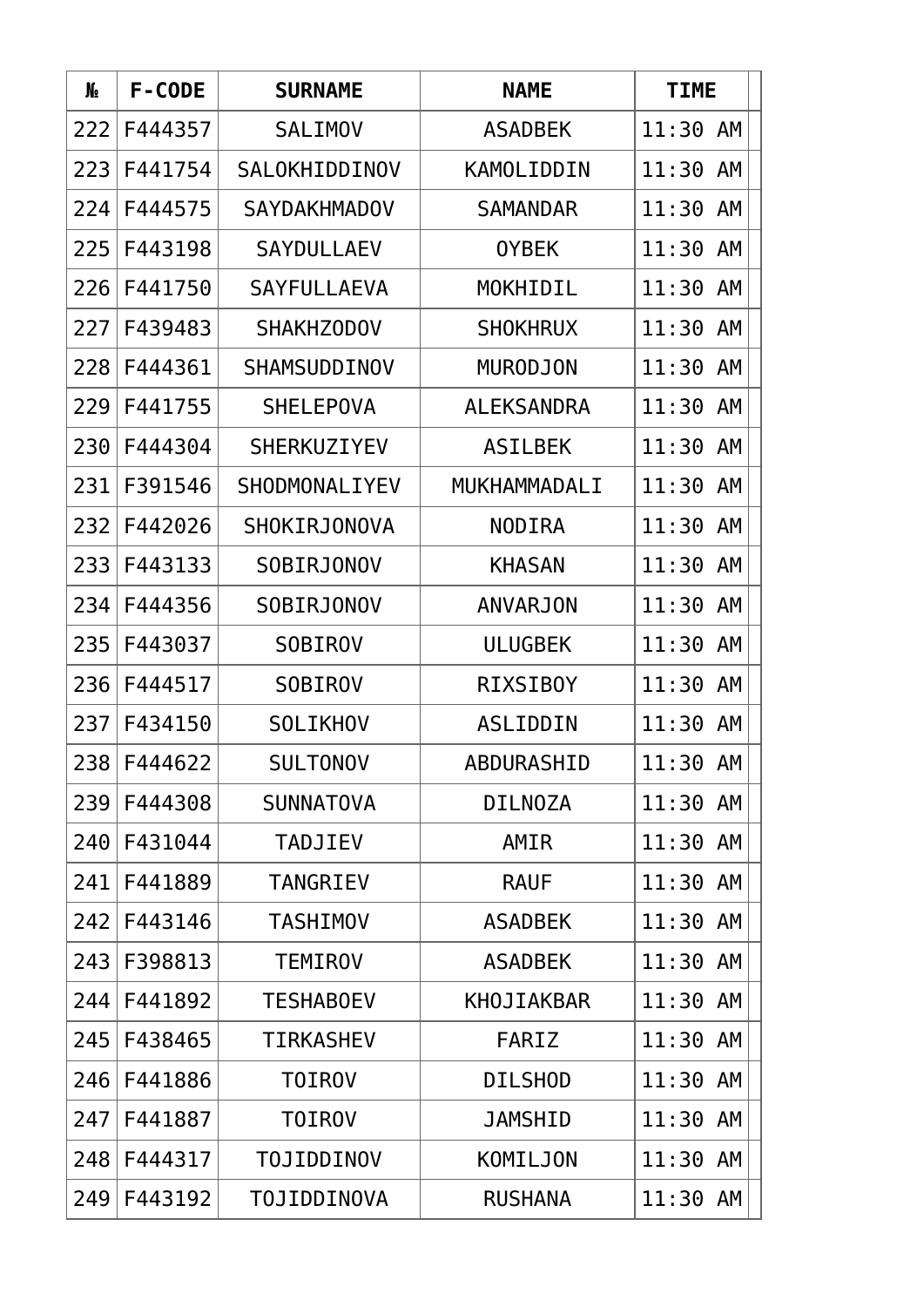| N∘  | F-CODE  | <b>SURNAME</b>         | <b>NAME</b>          | <b>TIME</b> |
|-----|---------|------------------------|----------------------|-------------|
| 250 | F442297 | <b>TOKHIROV</b>        | <b>ASIRBEK</b>       | 11:30<br>AM |
| 251 | F442643 | <b>TULAGANOV</b>       | <b>MUKHAMMAD</b>     | 11:30<br>AM |
| 252 | F444541 | <b>TURABEKOV</b>       | <b>DAVRONBEK</b>     | 11:30 AM    |
| 253 | F440455 | <b>TURDIYEV</b>        | <b>BEHRUZBEK</b>     | AM<br>11:30 |
| 254 | F442796 | <b>TUROPOV</b>         | KOBILJON             | AM<br>11:30 |
| 255 | F442403 | <b>TURSUNBOYEVA</b>    | <b>MUSHTARIYBONU</b> | 11:30<br>AM |
| 256 | F442217 | <b>TURSUNKHODJAEVA</b> | <b>OZODAKHON</b>     | 11:30<br>AM |
| 257 | F442309 | <b>TURSUNMURODOV</b>   | SHONIYOZ             | 11:30<br>AM |
| 258 | F442600 | <b>TURSUNOVA</b>       | MADINA               | AM<br>11:30 |
| 259 | F441868 | <b>TUTMURODOV</b>      | <b>AZIZBEK</b>       | 11:30<br>AM |
| 260 | F444399 | <b>UKMASBEKOVA</b>     | <b>IRODA</b>         | AM<br>11:30 |
| 261 | F442794 | <b>ULASHEV</b>         | <b>SUKHROBKHON</b>   | 11:30<br>AM |
| 262 | F442296 | <b>UMAROV</b>          | <b>MUHAMMADUSMON</b> | AM<br>11:30 |
| 263 | F444362 | <b>UMIRZAKOVA</b>      | <b>NAFISABONU</b>    | 11:30<br>AM |
| 264 | F442015 | <b>UMURZAKOVA</b>      | <b>DILZODA</b>       | 11:30<br>AM |
| 265 | F437147 | <b>URALOV</b>          | <b>JAVOKHIR</b>      | 11:30<br>AM |
| 266 | F444309 | USIBALIEVA             | AYSULU               | 11:30 AM    |
| 267 | F441753 | <b>USMONOV</b>         | ISROIL               | 11:30 AM    |
| 268 | F444826 | <b>VALIEVA</b>         | <b>KOMILA</b>        | 11:30 AM    |
| 269 | F441925 | VALIKHUJAEV            | AKMALKHUJA           | 11:30<br>AM |
| 270 | F443184 | <b>XABIBULLAYEVA</b>   | <b>MUQADDAS</b>      | 11:30<br>AM |
| 271 | F435015 | <b>VOIAL'OX</b>        | <b>NURISLOM</b>      | 11:30<br>AM |
| 272 | F443620 | <b>XOSHGELDIYEV</b>    | <b>FERUZBEK</b>      | 11:30 AM    |
| 273 | F397862 | <b>XUSAINOV</b>        | MIRZO ULUGBEK        | 11:30 AM    |
| 274 | F441814 | <b>YAKOVLEV</b>        | <b>SERGEY</b>        | AM<br>11:30 |
| 275 | F441919 | YANGUSHIROVA           | <b>ALSINA</b>        | 11:30<br>AM |
| 276 | F441924 | YULDASHBEKOV           | <b>ABDUMUROD</b>     | 11:30 AM    |
| 277 | F442652 | <b>YULDOSHEV</b>       | <b>SHAKHZOD</b>      | 11:30 AM    |